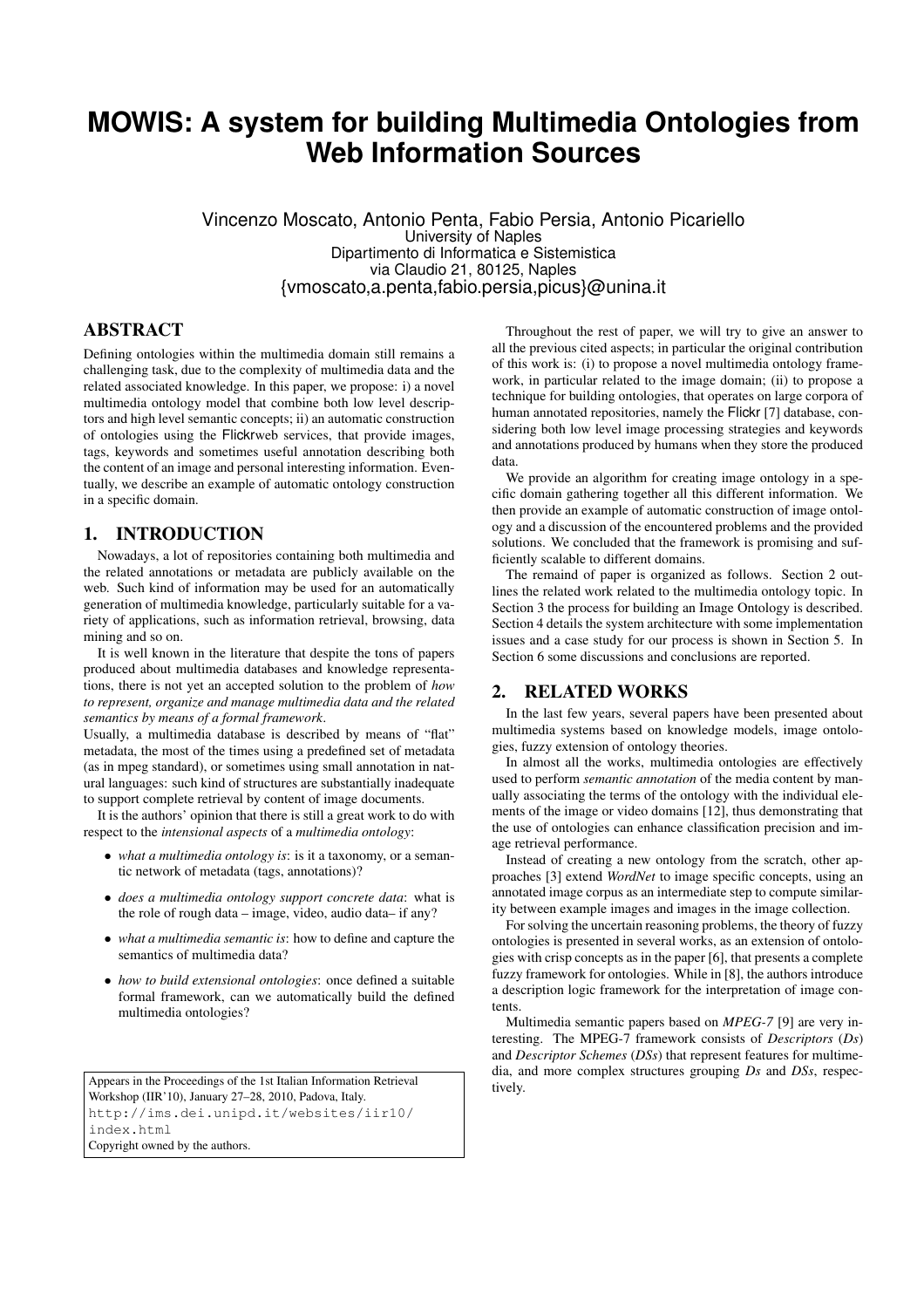In particular, the MPEG-7 standard includes tags that describe visual features (e.g. color), audio features (e.g. timbre), structure (e.g. moving regions and video segments), semantic (e.g. object and events), management (e.g. creator and format), collection organization (e.g. collections and models), summaries (e.g. hierarchies of key frames) and, even, user preferences (e.g. for search) of multimedia. In this way the standard includes descriptions of low-level media-specific features that can often be automatically extracted from the different media types.

Unfortunately, MPEG-7 is not currently suitable for describing top-level multimedia features, because: i) its XML Schema-based nature prevents the effective manipulation of descriptions and its use of URNs is cumbersome for the web; ii) it is not open to the web standards for representing knowledge.

Other efforts have been also done in order to translate the semantic of the standard in some knowledge representation languages [11]. All these methods perform a *one to one* translation of MPEG-7 types into OWL concepts and properties.

Finally, a very interesting work reported in [1] has been proposed in order to define a multimedia ontology. The authors try to define a novel multimedia ontology that takes into account the semantic of MPEG-7 standard. They started using some patterns derived from the foundational ontology *DOLCE* [10]. In particular they used two design patterns *Descriptions* & *Situations* (*D* & *S*) and *Ontology of Information Objects* (*OIO*). The obtained ontology already covers a very large part of the standard, while their modeling approach has the aim to offer even more possibilities for multimedia annotation than MPEG-7 since it is truly interoperable with existing web ontologies. This approach fits interoperability purposes, but some constraints on the image semantics are introduced.

## 3. BUILDING AN IMAGE ONTOLOGY

#### 3.1 An Image Ontology Model

An ontology is usually referred as an "explicit specification of a conceptualization" which is, in turn, "the objects, concepts, and other entities that are presumed to exist in some area of interest and the relationships that hold among them".

Stressing its conceptual nature, an ontology may be considered as a *theory* used to represent relevant notion about domain modeling, a "domain" being classified in terms of concepts, relationships and constraint on them.

Let us consider the image domain: as usual in a given media, we detect symbols, objects and concepts; in a certain image we have a region of pixels (symbol) related to a portion of multimedia data; this region is an instance (object) of the certain concept.

In other words, we can detect concepts but we are not able to disambiguate among the instances without some specific knowledge.

A simplified version of the described vision process will consider only two main levels: *Low* and *High*. In fact, the knowledge associated to an image can be easily described at two different levels of analysis:

- *Low level* the low-level descriptions of raw images;
- *High level* general or domain-specific image content concepts that can be derivable or less from low-level ones.

It's the author's opinion that an image ontology has to take into account these specific characteristics, as captured by the following definition:

DEFINITION 1 (IMAGE ONTOLOGY). *An Image Ontology is a directed and labeled graph*  $(V, E, \rho)$ *, where:* 



## Figure 1: Image Ontology Building Process

- *1.* V *is a finite set of nodes that can be of different kinds:*
	- low-level nodes  $(V_l)$ *, corresponding to an image with the related properties:*
		- *content (e.g. texture, shape, color, objects, etc...) or more enhanced features;*
		- *metadata (e.g. author, title, description, tags, etc...);*
	- $\bullet$  high-level nodes  $(\mathcal{V}_h)$ *, corresponding to* general concepts domain-specific concepts*, or* image content concepts *(that could be associated to low-level nodes);*
- 2. *E is a subset of*  $(\mathcal{V} \times \mathcal{V})$ *;*
- *3.* ρ *is a function that associates to each couple of nodes a label indicating the kind of relationship between the two nodes*  $\rho_s$ , *and its reliability degree*  $\rho_r \in [0, 1]$ *:*  $\rho$  *:*  $\mathcal{E} \rightarrow \langle \rho_s, \rho_r \rangle$ *.*

Depending on the type of relationship in our model, we distinguish among:

- *similarity relationship*: relates between two low-level nodes (images) in function of their similarity degree, exploiting classical algorithms of image matching based on low-level features (e.g. color, texture, shape, etc...);
- *representativeness relationship*: relates between high-level and low-level nodes, containing those content features that better represents the associated concept, by means of clustering or classification algorithms that determine the probability that an image is a valid representative of the concept;
- *semantic relationship*: relates between two high-level nodes (example are those relationships such hypernym/hyponim, holonym/meronym, synonym, retrievable on lexical databases).

## 3.2 The Image Ontology building

The purpose of the image ontology building process (figure 1) is to perform the construction of the graph representing image ontology by a super-visioned approach.

The process is made of:

1. a definition of an initial taxonomy containing few high level nodes (related to the main concepts of a specific domain),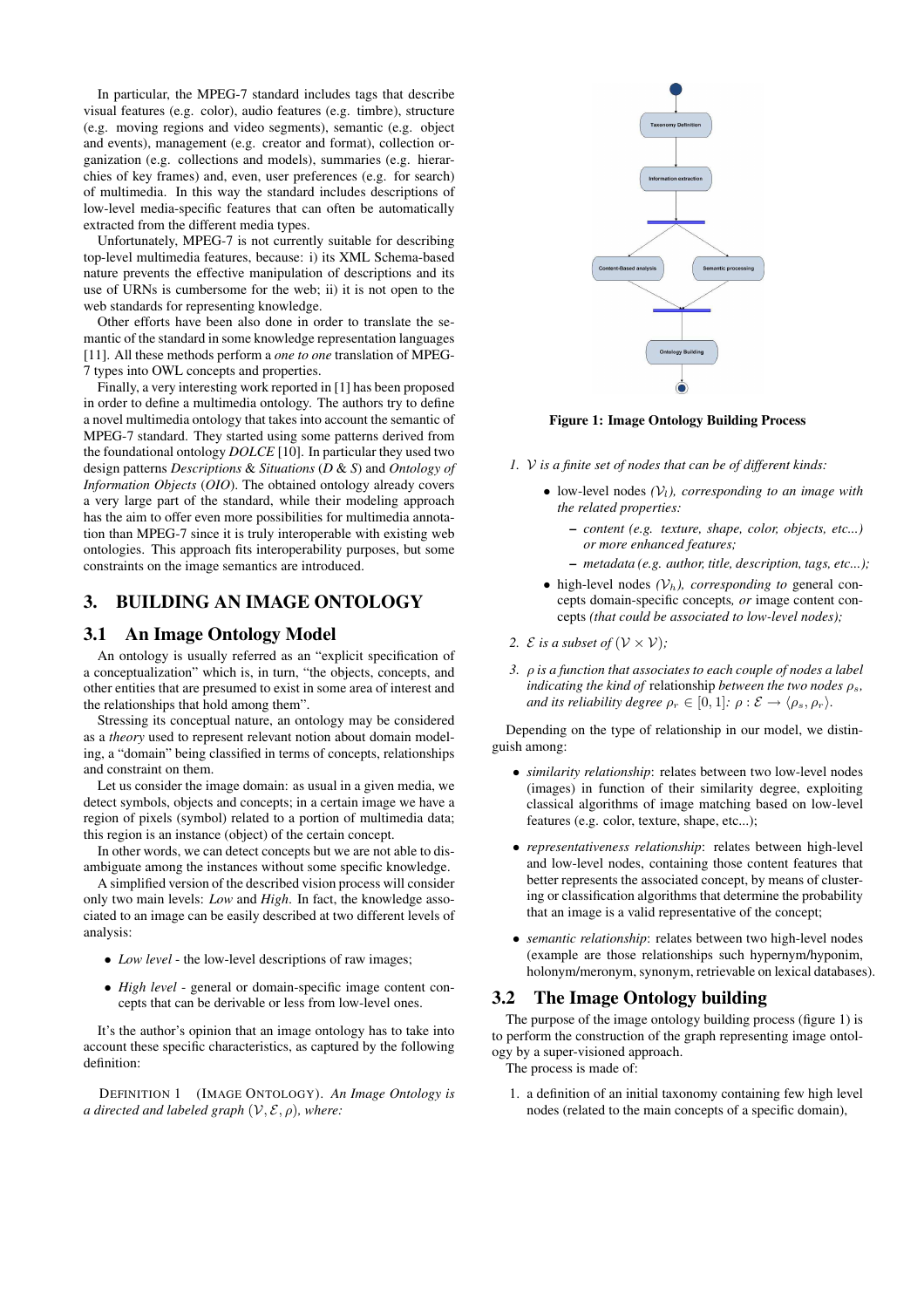- 2. an extraction of useful information (images and annotations related to the taxonomy concepts) from several annotated web repositories.
- 3. a content-based analysis on the row-data and a semantic processing on the related textual annotations,

#### 4. the ontology construction.

#### *3.2.1 Taxonomy definition*

Our image ontology building process is domain-oriented. Thus, during this step, it is necessary to define an initial taxonomy containing relevant concepts hierarchy of the considered domain that is represented by a subset of high level nodes.

#### *3.2.2 Information extraction*

The main objective of this task is to fetch images and the related textual annotations from web repositories, corresponding to the leaf high-level nodes of the image ontology, and to extract some useful low and high level information. Apposite communication API or web-services are exploited to obtain requested information.

In this paper we used Flickr as web image repository.

#### *3.2.3 Content-Based analysis*

The goal of such a task is to obtain a low-level description of images in terms of content features, using classical Computer Vision techniques.

We decided to use the salient points technique - based on the *Animate Vision* paradigm [2] - that exploits color, texture and shape information associated with those regions of the image that are relevant to human attention (*Focus of Attention*), in order to obtain a compact characterization (namely *Information Path*) that could be also used to evaluate the similarity between images, and for indexing issues.

An information path  $\mathcal{IP}=\langle F_s(p_s;\tau_s),h_b(F_s),\Sigma_{F_s}\rangle$  can be seen as a particular data structure that contains, for each region  $F(p_s; \tau_s)$ surrounding a given salient point (where  $p<sub>s</sub>$  is the center of the region and  $\tau_s$  is the the observation time spent by a human to detect the point), the color features in terms of HSV histogram  $h_b(F_s)$ , and the texture and shape features in terms of wavelet covariance signatures  $\Sigma_{F_s}$  (see [2] for more details).

Eventually, apposite super-visioned classification algorithms are exploited to determine content features [2].

#### *3.2.4 Semantic processing*

In this task the main objective is to discover textual *labels* that better reflect image semantic using NLP techniques and topic detection algorithms on the textual annotations coming from the considered image repositories. For what Flickr concerns, images usually have three main attached information: i) a *title*, ii) a content *description* and iii) a set of keywords, namely *tags*.

*Titles* in the majority of the cases contain text that summarizes the content of the images, while in other cases consist of automatically generated text that is not useful in the indexing process. *Descriptions* are very short and usually are not posted for retrieval purposes: they typically contain sentences concerning context of the picture, or user opinion. Finally, *Tags* are simple keywords users are asked (actually they may not insert any tag) to submit, that should describe the context of the image (e.g. among tags for a picture of an "elephant in an African landscape", you will probably see the words 'elephant', 'Africa' and 'landscape').

The simple use of tags does not improve the efficiency of indexing and searching contents. The absence of restrictions to the

vocabulary from which tags are chosen can easily lead to the presence of *synonyms* (multiple tags for the same concept), *homonyms* (same tag used with different meaning), and *polysemies* (same tag with multiple related meanings). Also inaccurate or irrelevant tags result from the so called *'meta-noise'*, e.g. lack of stemming (normalization of word inflections), and from heterogeneity of users and contexts: hence an effective use of the tags requires these to be stemmed, disambiguated, and opportunely selected.

To these purposes, information coming from tags could be usefully analyzed in combination with titles and descriptions by suitable NLP technique that overcome the linguistic and semantic heterogeneity of such information, in order to extract a set of *relevant keywords* which more effectively represent image content.

In particular, the semantic processing, which is applied to the textual data attached to a given image can be decomposed into a set of sequential sub-tasks [13]: *meta-noise and named entity filtering*, *linguistic normalization*, *part of speech tagging*, *tokenization*, *word sense disambiguation* and *topic extraction*. Thus, the result of the semantic processing task is a set of *labels* (topics) with an associated *confidence* value - that represents the relative *importance* of the label (with respect to the other ones in the annotations) -, from the set of tags, title an descriptions.

#### *3.2.5 Ontology building*

As previously discussed, the obtained knowledge in terms of images, low-level characteristics and labels is then merged and translated in the shape of a graph representing image ontology.

In particular, in a first step, all images whose relevant labels are associated with a high confidence value to the high-level nodes, corresponding to the taxonomy leaves, will be represented by apposite low-level nodes; in addition, couple of image nodes, whose similarity (computed by means of the *Information Path Matching algorithm* [2]) is greater than a threshold will be linked by an edge having as reliability degree the related similarity measure.

In the successive step, previous images are clustered by used a *Balanced Expectation Maximazation* algorithm [2] applied in the feature spaces defined by the Information Path descriptors, in order to determine for the high-level nodes the set of images that better could represent the related concepts. Apposite edges (representative relationships) link such nodes with representatives of each cluster.

Eventually, by means of a *Learning Tag Relevance algorithm* [4], topics that are more relevant with respect to the content of images belonging to the same cluster (*winner topics*) are *promoted* to be image ontology high-level nodes. In particular, the tag relevance  $\sigma$ of a generic tag  $\tau$  of the most significant image *(centroid)* of cluster  $C$  is computed by the following formula:

$$
\sigma(\tau, C) = \sum_{i=1}^{m} |i_{df}(\tau) \cdot \frac{t_f(\tau.i) \cdot (a+1)}{t_f(\tau) + a \cdot (1 - b + b \cdot \frac{U_i}{\overline{U}})}| \quad (1)
$$

where:  $t_f(\tau, i)$  is the term frequency of topic  $\tau$  with respect to the topics of all images belonging to  $C, U_i, \overline{U}$  are the number of topics of  $i - th$  image of C and the average number of tags related to all images belonging to C respectively,  $i_{df}(\tau)$  is the inverse document frequency of  $\tau$  in C. The winner topics, whose relevance is greater than a threshold, are finally inserted as high-level nodes in the ontology and *linked*, from one hand to the image node that corresponds to the cluster centroid and, from the other one, to those nodes which semantic distance (i.e. Wu/Palmer) is the minimum with respect to the current topic. If it is possible, the new ontology edge is labeled with the type of semantic relationship (e.g. hypernym/hyponim, holonym/meronym, etc...).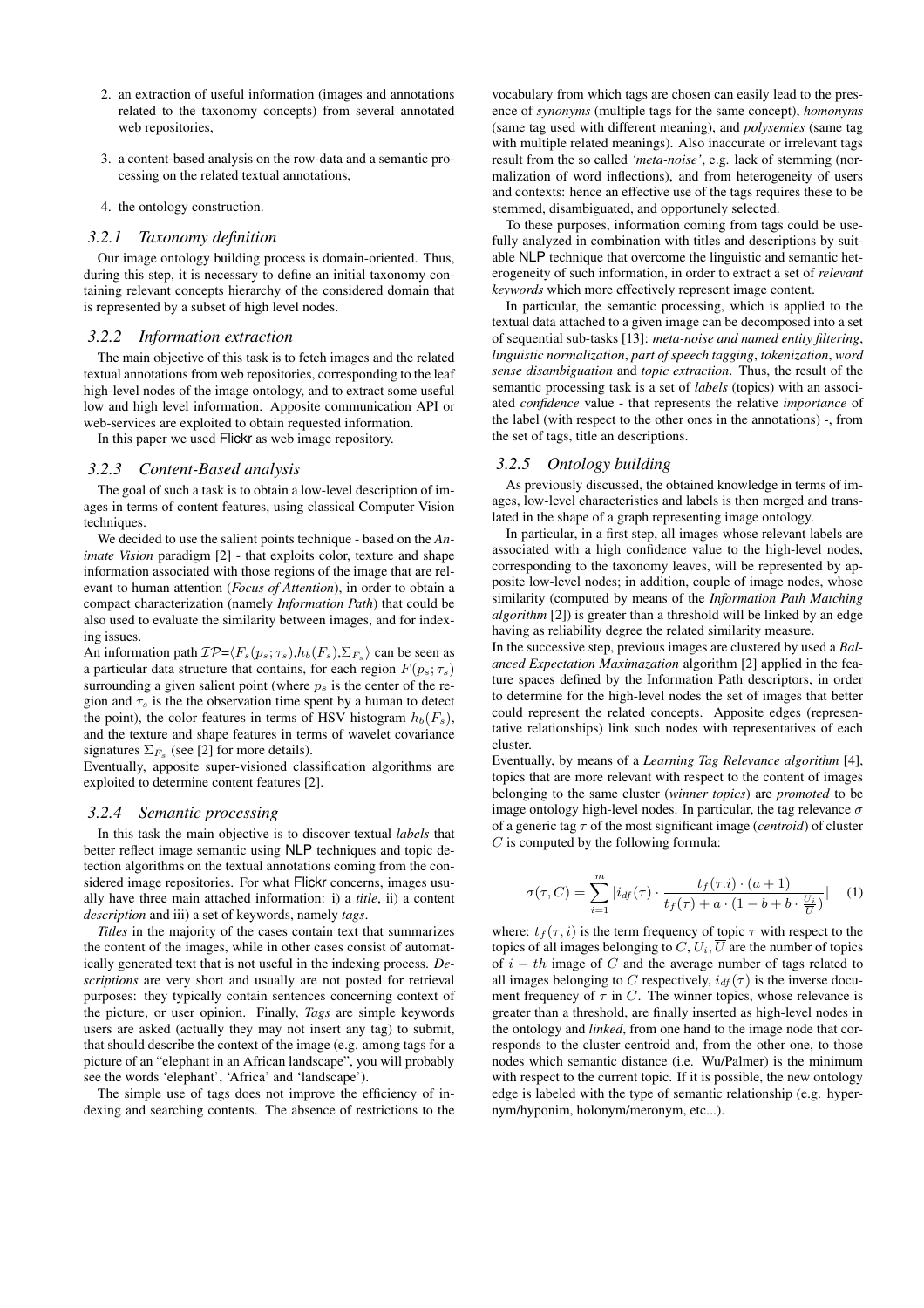

Figure 2: System Architecture

Thus, image ontology can be generated in an incremental way and in correspondence of pick-up operations from the Flickr repository.

## 4. THE SYSTEM ARCHITECTURE

The system architecture that supports the image ontology building process is shown in figure 2. User generates by an apposite graphical interface an *OWL* file coding the initial taxonomy containing relevant concepts of the considered domain. Such a file is then the input of the Information Fetching module that downloads images and the related annotations from the Multimedia Repository, using as search keywords the concepts related to leaf nodes of the taxonomy and some filters on users.

A Storage Engine module receives such information and stores image annotations (title, description, author, tags, labels, etc...) in a dedicated RDF Database and raw data together low-level characteristics in a Image Database. Each image is then identified in these databases by an *URI* (*Uniform Resource Identifier*).

Finally, the Information Extraction and Information Processor analyze both high level information stored into the RDF database and low level information contained into the Image database, in order to generate/update, by means of Ontology Manager and of Clustering Manager, and in according to the described process, a graph which represents final multimedia ontology.

For what implementation issues concerns, we notice that: (i) the initial taxonomy is generated by a JAVA desktop application that uses *Protégé* API; (ii) Flickr has been chosen as the multimedia repository; (iii) the Information Fetching module has been implemented as a JAVA application that exploits Flickr API; (iv) the RDF and Image Database have been realized by *Sesame* and *PostegreSQL* DBMS, respectively; (v) the Information Fetcing and Indexing packages have been implemented by apposite JAVA packages.

## 5. A CASE STUDY

This section describes a case study for our image ontology building process. In particular, we have built an ontology pertinent to *Capri*, a wonderful Italian island of the Sorrentine Peninsula, on the south side of the Gulf of Naples. A set of experts of natural and cultural attractions of Capri provided as initial taxonomy a graph reported containing the most relevant concepts in terms of high level nodes for the considered domain.

We used Flickr [7] as multimedia repository of annotated images. Flickr is one of the most popular web-based tagging system, that allows human participants to annotate a particular resource, such as web pages, blogs, images, with a freely chosen set of keywords, or tags, together with a short description of the content.

This kind of system has been recently termed *folksonomy* [5], i.e. a folk taxonomy of important and emerging concepts within user groups. The dynamic nature of these repositories assures the richness of the annotation; in addition, they are quite accurate, because they are produced by humans that want to share their images and the experience they have had, using tags and an annotation process.

The Flickr repository has been queried using as search keywords the *logical AND* between concepts reported in the leaf nodes of the taxonomy and the one corresponding to the root node and exploting some filters on user *id*s, in order to retrieve images really belonging to the domain. Each retrieved image undergoes a content-based analysis to determine the low-level description – i.e. the *IP* (*Information Path*) and content features. Moreover, in a first step we estimated similarity existing between each couple of different images by comparing their IPs by means of the *image path matching algorithm* [2].

All images belonging to the same concept are then clustered into different groups, which contain images that are more similar among themselves. We used as clustering procedure the *BEM algorithm* [2], that is recursively invoked to dynamically determine more fitting clusters without knowing a-priori the number of clusters themselves (that is usually proportional to number of images related to the current concept). Then we selected for each cluster the representative image as the closest one to all the other images of the cluster, and a suitable *representation probability* is associated to each representative image on the base of minimum and average distances.

The process is iterated for each taxonomy leaf concept and the ontology is incrementally built: images belonging to different topics could be linked on the base of their similarity values allowing to *merge* the multimedia knowledge in a unique graph. Thus, the more relevant tags are propagated in the ontology and linked to the other nodes.

We report in figure 3 a step by step complete example of the generation of *Capri* ontology.

## 6. CONCLUSION

In this paper we have addressed the problem of building a multimedia ontology in an automatic way using annotated image repositories. Our work differs from the previous papers presented in the literature for different reasons. First, we propose a notion of multimedia ontology, described by means of a graph and particularly suitable for managing the different levels of semantics of images. In addition, we obtain a dynamic generation of image ontologies using tags and annotations already produced by users in their social web networks.

Further works will be devoted to produce experimental results to evaluate the effectiveness of the produced ontologies with respect to other approaches by means of different criteria: *class match measure*, *density measure*, *semantic similarity measure*, *betweenness measure*.